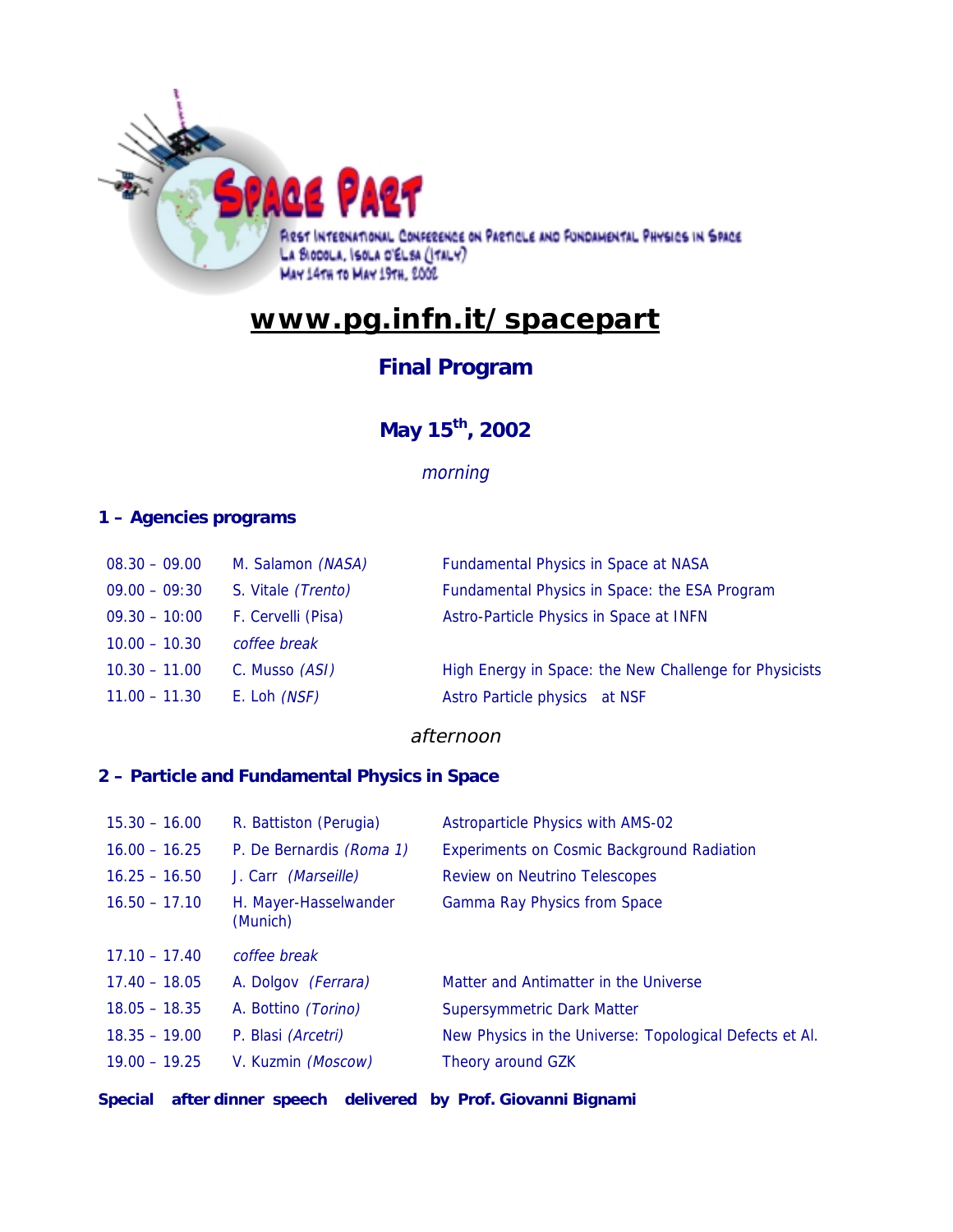## **May 16th, 2002**

### morning

### **3 – Cosmic Rays composition and spectra from MeV to ZeV**

| $08.30 - 08.50$ | M. Casolino (Roma 2)          | The Sileye-3 Experiment on Board the International Space<br><b>Station: First Results</b>                             |
|-----------------|-------------------------------|-----------------------------------------------------------------------------------------------------------------------|
| $08.50 - 09.15$ | R. Sparvoli (Roma 2)          | Results from the NINA and NINA-2 Space Experiments                                                                    |
| $09.15 - 09.45$ | E. Fiandrini (Perugia)        | Results on Cosmic Rays Composition with AMS                                                                           |
| $09.45 - 10.05$ | E. Vannuccini (Firenze)       | High-Energy Deuteron Measurement with the CAPRICE98<br>Experiment                                                     |
| $10.05 - 10.30$ | coffee break                  |                                                                                                                       |
| $10.30 - 10.50$ | E. Seo (UMD)                  | <b>High Energy Cosmic Ray Composition</b>                                                                             |
| $10.50 - 11.10$ | S. Torii (Kanagawa)           | The CALET, CALorimetric Electron Telescope Mission for the<br><b>International Space Station</b>                      |
| $11.10 - 11.30$ | (Moscow)<br><b>B.</b> Khrenov | Space Measurement of UHECR Using Radioemissions of EAS                                                                |
| $11.30 - 11.50$ | P. Galeotti (Torino)          | <b>EUSO Scientific Objectives</b>                                                                                     |
| $11.50 - 12.10$ | B. Khrenov (Moscow)           | Design and Development of the Space Experiments KLYPVE<br>and TUS for Study of Ultra High Energy Cosmic Ray Particles |

#### afternoon

### **4 – Special session: an afternoon with AMS-02**

| $15.30 - 15.50$ | B. Blau (ETH - Zurich)          | Status of the AMS-02 Superconducting Magnet                      |
|-----------------|---------------------------------|------------------------------------------------------------------|
| $15.50 - 16.10$ | D. Casadei (Bologna)            | The Time of Flight (TOF) Detector for AMS-02                     |
| $16.10 - 16.30$ | W. Burger (Perugia)             | The AMS-01 and AMS-02 Silicon Tracker                            |
| $16.30 - 17.00$ | coffee break                    |                                                                  |
| $17.00 - 17.20$ | J. Casaus (CIEMAT)              | Performances of the AMS-RICH prototype                           |
| $17.20 - 17.40$ | Th. Siedenburg (RWTH<br>Aachen) | A Transition Radiation Detector for AMS                          |
| $17.40 - 18.00$ | F.Pilo (Siena)                  | The AMS Electromagnetic Calorimeter                              |
| $18.00 - 18.20$ | A. Biland (ETH - Zurich)        | First Results from the PSRD Detector on STS108                   |
| $18.20 - 18.40$ | V. Choutko (MIT)                | Antiprotons yields on AMS-02                                     |
| $18.40 - 19.00$ | G. Lamanna (CERN)               | <b>Gamma Physics with AMS</b>                                    |
| $19:00 - 19.15$ | G. Valle (Siena)                | DarkSUSY continuum gamma spectra from neutralino<br>annihilation |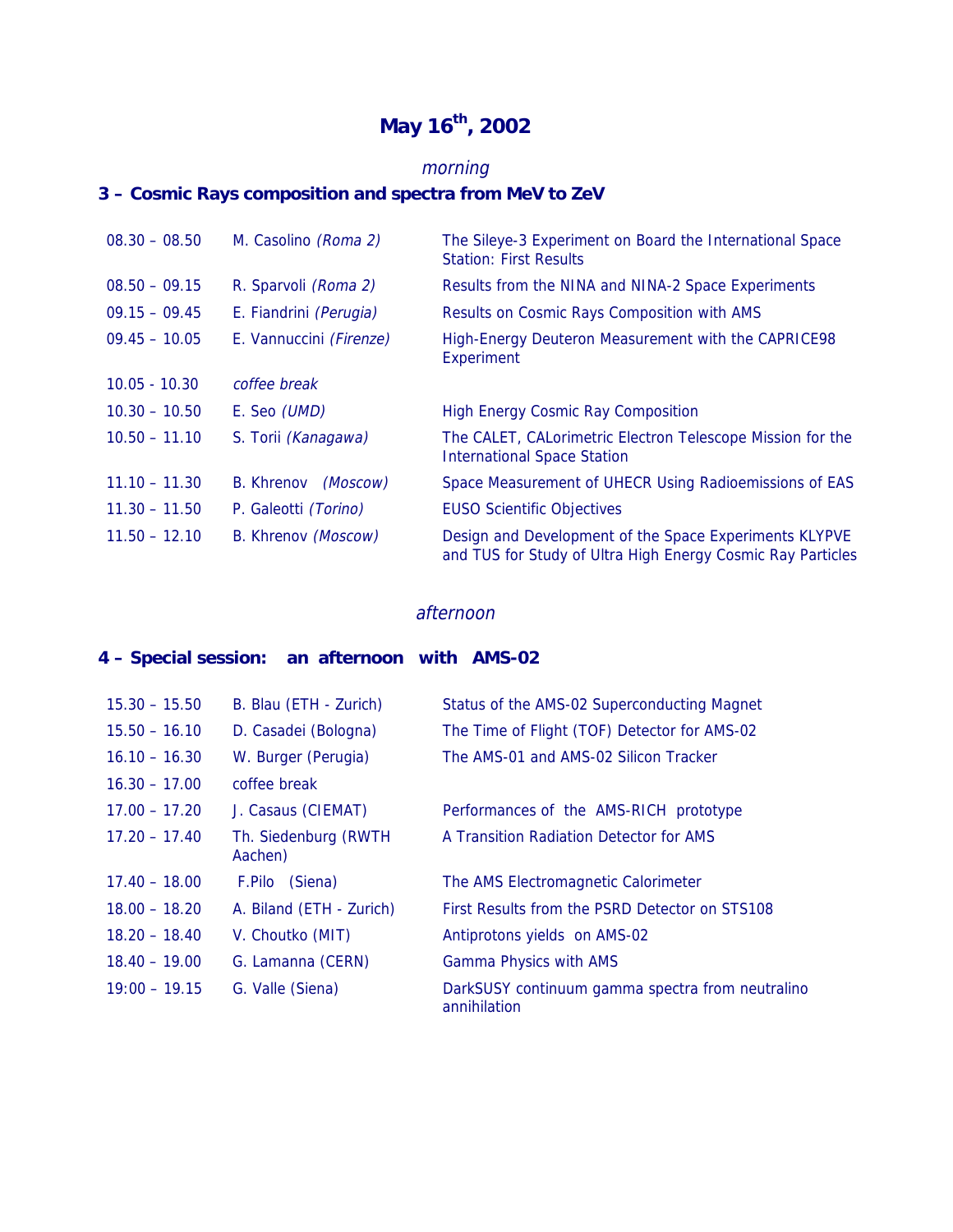## **May 17th, 2002**

### morning

### **5 - Anti Matter and Dark Matter in the Universe**

| $08.30 - 08.50$              | M. Cristinziani (Geneva) | Antimatter Searches with AMS (Z>1)                      |
|------------------------------|--------------------------|---------------------------------------------------------|
| $08.50 - 09.10$              | M. Sasaki (NASA/NRC)     | Progress in Search for Antihelium with BESS             |
| $09.10 - 09.30$              | A. Yamamoto (KEK)        | BESS-Polar: Plan for Long Duration Flight in Antarctica |
| $09.30 - 09.50$              | A. Morselli (Roma 2)     | Search for DM with GLAST                                |
| $09.50 - 10.10$              | W. de Boer (Karlsruhe)   | <b>Testing SUSY Dark Matter</b>                         |
| departure for Pianosa Island |                          |                                                         |

### **May 18th, 2002**

### morning

#### **6 - Gamma astrophysics from space**

| $08.30 - 08.45$ | G. Bignami (ASI)              | The AGILE Mission                                                                  |
|-----------------|-------------------------------|------------------------------------------------------------------------------------|
| $08.45 - 09.00$ | S. Di Cocco (Milano)          | The Science of AGILE                                                               |
| $09.00 - 09.20$ | R. Johnson (UCSC)             | The GLAST Large Area Telescope Instrument                                          |
| $09.20 - 09.40$ | P. Caraveo (IFCTR Milano)     | High energy gamma sources                                                          |
| $09.40 - 10.00$ | F. Aharonian (MPI Heidelberg) | Cosmology with TeV Gamma Rays                                                      |
| $10.00 - 10.20$ | Coffee break                  |                                                                                    |
| $10.20 - 10.50$ | G. Barbiellini (Trieste)      | GRB Progress and Conflicts: to the Experiments the Last Word                       |
| $10.50 - 11.20$ | I. Bombaci (Pisa)             | Gamma Ray Bursts from Delayed Conversion of Neutron Stars<br>to Quark Matter Stars |

### **7 - Gravitation and fundamental physics from space**

| $11.20 - 11.40$ | R. Chhun <i>(ONERA)</i>                  | The Microscope Mission                                                        |
|-----------------|------------------------------------------|-------------------------------------------------------------------------------|
|                 | 11.40 – 12.00 O. Jennrich ( <i>ESA</i> ) | The LISA Mission                                                              |
| 12.00 – 12.20   |                                          | T. Sumner <i>(Imperial College)</i> STEP: Testing General Relativity in Space |
| 12.00 - 12.40   | G. Tino <i>(LENS)</i>                    | Review of Cold Atoms Physics in Space                                         |

#### afternoon

#### **8 - Space detectors and technologies**

| $15.30 - 15.50$ | A. Yamamoto <i>(KEK)</i> | Development of a Hyper-thin Superconducting Solenoid<br>Magnet for Particle Astrophysics |
|-----------------|--------------------------|------------------------------------------------------------------------------------------|
| $15.50 - 16.10$ | M. Menichelli (Perugia)  | <b>Radiation Hard Electronics for Space Applications</b>                                 |